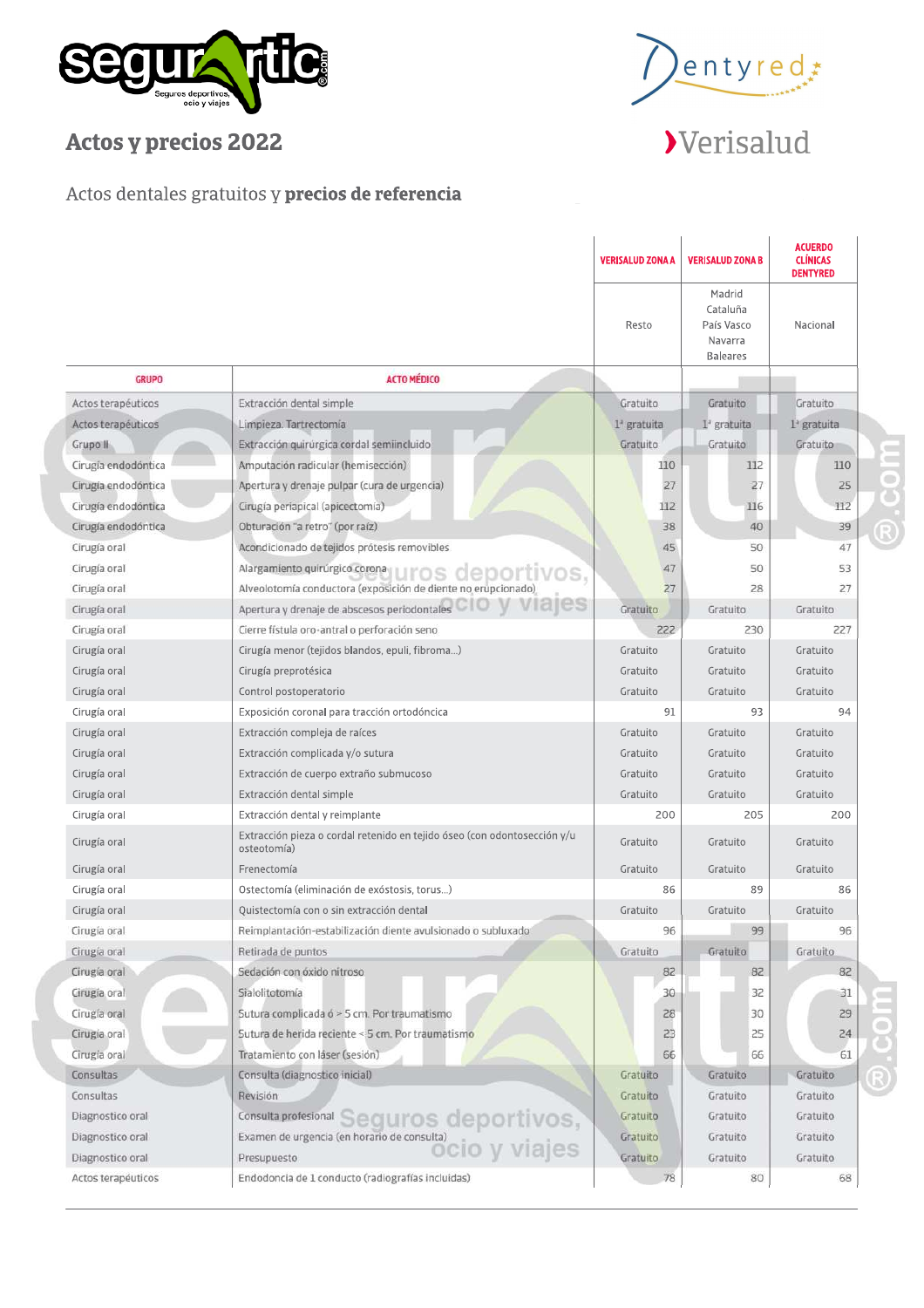|                          |                                                                  | <b>VERISALUD ZONA A</b> | <b>VERISALUD ZONA B</b><br>Madrid                    | <b>CLÍNICAS</b><br><b>DENTYRED</b> |
|--------------------------|------------------------------------------------------------------|-------------------------|------------------------------------------------------|------------------------------------|
|                          |                                                                  | Resto                   | Cataluña<br>País Vasco<br>Navarra<br><b>Baleares</b> | Nacional                           |
| <b>GRUPO</b>             | <b>ACTO MÉDICO</b>                                               |                         |                                                      |                                    |
| Actos terapéuticos       | Endodoncia de 2 conductos (radiografías incluidas)               | 97                      | 99                                                   | 89                                 |
| Actos terapéuticos       | Endodoncia de 3 conductos o más (radiografías incluidas)         | 115                     | 117                                                  | 108                                |
| Endodoncia               | Apicoformación (por sesión)                                      | 34                      | 35                                                   | 39                                 |
| Endodoncia               | Reendodonciar 1 conducto (radiografías incluidas).               | 85                      | 87                                                   | 78                                 |
| Endodoncia               | Reendodonciar 2 conductos (radiografías incluidas)               | 112                     | 114                                                  | 105                                |
| Endodoncia               | Reendodonciar 3 conductos (radiografías incluidas)               | 144                     | 146                                                  | 136                                |
| Endodoncia               | Suplemento para endodoncias mecanizadas con material rotatorio   | 30                      | 30                                                   | 30                                 |
| Endodoncia               | Suplemento para endodoncias realizadas con microscopio           | 20                      | 20                                                   | 20                                 |
| Estética dental          | Blangueamiento con lámpara de plasma o láser (por arcada)        | 320                     | 320                                                  | 320                                |
| Estética dental          | Blanqueamiento diente no vital (por sesión)                      | 31                      | 31                                                   | 31                                 |
| Estética dental          | Blanqueamiento dientes vitales (por arcada)                      | 180                     | 180                                                  | 180                                |
| Estética dental          | Carilla estética disilicato de litio                             | 350                     | 350                                                  | 350                                |
| Estética dental          | Carilla porcelana prensada e. Max®                               | 370                     | 370                                                  | 370                                |
| Estética dental          | Carilla ultrafina (sin tallado) tipo Lumineers®Davinci®          | 390                     | 390                                                  | 390                                |
| Estética dental          | Carillas estéticas composites                                    | 62                      | 65                                                   | 62                                 |
| Estética dental          | Carillas estéticas porcelana                                     | 206                     | 216                                                  | 206                                |
| Exámenes complementarios | Biopsia (toma de muestra)                                        | 44                      | 44                                                   | 44                                 |
| Exámenes complementarios | Cefalometría                                                     | 38                      | 38                                                   | 38                                 |
| Exámenes complementarios | Serie fotográfica diagnóstica                                    | 30                      | 30                                                   | 30                                 |
| Exámenes complementarios | Test microbiológicos/ estudios bioquímicos (toma de muestra)     | 10                      | 10                                                   | 10                                 |
| Implantología            | Cirugía periimplantaria                                          | 115                     | 115                                                  | 115                                |
| Implantología            | Cirugía preimplantológica                                        | 93                      | 93                                                   | 95                                 |
| Implantología            | Elevación de seno maxilar (sólo cirugía)                         | 350                     | 350                                                  | 352                                |
| Implantología            | Examen implantológico                                            | Gratuito                | Gratuito                                             | Gratuito                           |
| Implantología            | Extracción quirúrgica del implante                               | 130                     | 130                                                  | 130                                |
| Implantología            | Fenestración para descubrir implante                             | Gratuito                | Gratuito                                             | Gratuito                           |
| Implantología            | Férula diagnóstica o radiológica                                 | 75                      | 75                                                   | 75                                 |
| Implantología            | Férula guía para fresa piloto (marcador dirección)               | 250                     | 250                                                  | 250                                |
| Implantología            | Férula quirúrgica para cirugía guiada (con cilindros titanio)    | 500                     | 500                                                  | 500                                |
| Implantología            | Implante endoóseo osteointegrado                                 | 550                     | 550                                                  | 550                                |
| Implantología            | Implante provisional para prótesis provisional inmediata         | 130                     | 130                                                  | 130                                |
| Implantología            | Implantes especiales (plataforma ancha, carga inmediata)         | 725                     | 725                                                  | 725                                |
| Implantología            | Injerto hueso autólogo (mentón, tuberosidad)                     | 795                     | 795                                                  | 795                                |
| Implantología            | Membrana no reabsorbible                                         | 250                     | 250                                                  | 250                                |
| Implantología            | Membrana reabsorbible                                            | 215                     | 218                                                  | 215                                |
| Implantología            | Microimplante para tracción ortodóncica                          | 150                     | 150                                                  | 150                                |
| Implantología            | Pilar transepitelial y/o de cicatrización                        | Gratuito                | Gratuito                                             | Gratuito                           |
| Implantología            | Relleno óseo (biomateriales)                                     | 170                     | 173                                                  | 170                                |
| Implantología            | Réplica implante                                                 | Gratuito                | <b>Gratuito</b>                                      | Gratuito                           |
| Implantología            | Seguros deportivos,<br>socio y viajes<br>Tornillo/tapa de cierre | Gratuito                | Gratuito                                             | Gratuito                           |
| Incrustaciones           | Incrustación CAD/CAM                                             | 240                     | 245                                                  | 240                                |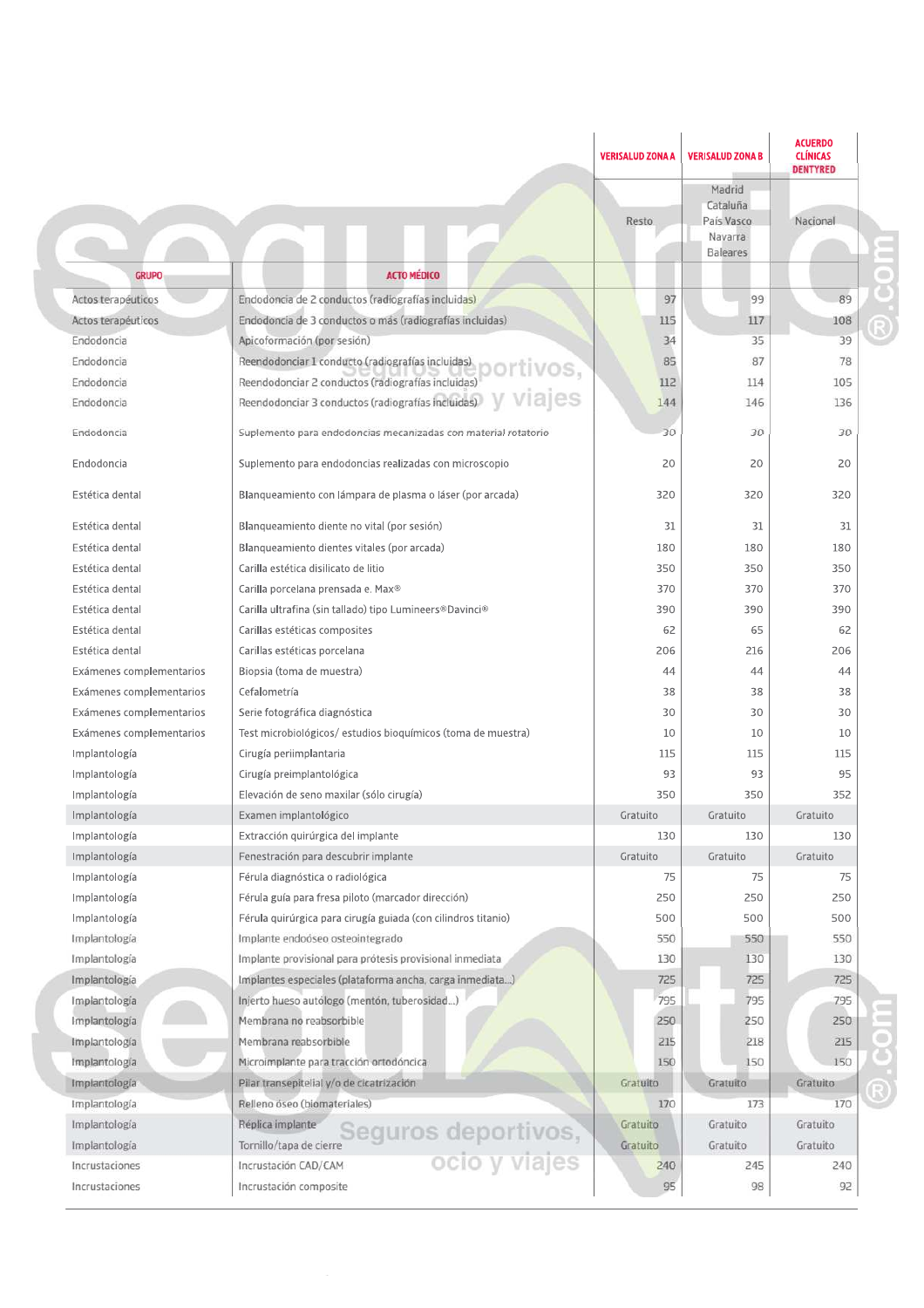|                                                    |                                                                                                        | <b>VERISALUD ZONA A</b> | <b>VERISALUD ZONA B</b>                                        | <b>ACUERDO</b><br><b>CLÍNICAS</b><br><b>DENTYRED</b> |
|----------------------------------------------------|--------------------------------------------------------------------------------------------------------|-------------------------|----------------------------------------------------------------|------------------------------------------------------|
|                                                    |                                                                                                        | Resto                   | Madrid<br>Cataluña<br>País Vasco<br>Navarra<br><b>Baleares</b> | Nacional                                             |
| <b>GRUPO</b>                                       | <b>ACTO MÉDICO</b>                                                                                     |                         |                                                                |                                                      |
| Incrustaciones                                     | Incrustación metal noble                                                                               | 125                     | 130                                                            | 125                                                  |
| Incrustaciones                                     | Incrustación metálica                                                                                  | 63                      | 66                                                             | 63                                                   |
| Incrustaciones                                     | Incrustación porcelana                                                                                 | 140                     | 145                                                            | 140                                                  |
| Incrustaciones                                     | Recementado incrustación                                                                               | 20                      | 20                                                             | 19                                                   |
| Mantenedores de espacio                            | Seguros deportivos,<br>ocio y viajes<br>Fijo unilateral                                                | 110                     | 114                                                            | 110                                                  |
| Mantenedores de espacio                            | Recementado mantenedor                                                                                 | 20                      | 20                                                             | 19                                                   |
| Mantenedores de espacio                            | Removible acrilico                                                                                     | 105                     | 108                                                            | 104                                                  |
| Oclusión / ATM                                     | Análisis oclusal y montaje en articulador                                                              | 60                      | 64                                                             | 60                                                   |
| Oclusión / ATM                                     | Aparatología intraoral antirronquidos (roncopatía)/ apnea obstructiva del<br>sueño (SAHOS)             | 500                     | 500                                                            | 520                                                  |
| Oclusión / ATM                                     | Férula de descarga dura (tipo "Michigan")                                                              | 150                     | 160                                                            | 140                                                  |
| Oclusión / ATM                                     | Férula de descarga semirrígida o protector bucal                                                       | 190                     | 200                                                            | 180                                                  |
| Oclusión / ATM                                     | Ferulización periodontal                                                                               | 85                      | 90                                                             | 85                                                   |
| Oclusión / ATM                                     | Fisioterapia ATM (por sesión)                                                                          | 22                      | 22                                                             | 23                                                   |
| Oclusión / ATM                                     | Infiltración muscular o articular ATM                                                                  | 18                      | 20                                                             | 19                                                   |
| Oclusión / ATM                                     | Placa de relajación blanda o cubeta blanqueamiento                                                     | 85                      | 95                                                             | 85                                                   |
| Oclusión / ATM                                     | Revisión, ajuste o tallado de férula                                                                   | 22                      | 23                                                             | 22                                                   |
| Oclusión / ATM                                     | Tallado selectivo                                                                                      | 54                      | 58                                                             | 54                                                   |
| Odontología general                                | Colocación de pins                                                                                     | Gratuito                | Gratuito                                                       | Gratuito                                             |
| Odontología general                                | Colocación intrarradicular de perno, poste o muñón prefabricado                                        | Gratuito                | Gratuito                                                       | Gratuito                                             |
| Odontología general                                | Gran reconstrucción con pernos y/o pines (muñón)                                                       | 57                      | 60                                                             | 57                                                   |
| Odontología general                                | Gran reconstrucción poste de fibra o carbono                                                           | 68                      | 71                                                             | 68                                                   |
| Odontología general                                | Impresión directa de muñón preprotésico                                                                | Gratuito                | Gratuito                                                       | Gratuito                                             |
| Odontología general                                | Obturación compleja (reconstrucción)                                                                   | 45                      | 48                                                             | 45                                                   |
| Odontología general                                | Obturación compuesta (2 superficies)                                                                   | 36                      | 38                                                             | 36                                                   |
| Odontología general                                | Obturación/empaste provisional                                                                         | Gratuito                | Gratuito                                                       | Gratuito                                             |
|                                                    |                                                                                                        | Gratuito                | Gratuito                                                       | Gratuito                                             |
| Odontología general<br>Odontología general         | Odontoplastia irregularidades inestéticas (remodelado incisal)<br>Plus al tratamiento caries con láser | 26                      | 26                                                             | 26                                                   |
| Odontología general                                | Pulido de amalgamas                                                                                    | Gratuito                | Gratuito                                                       | Gratuito                                             |
| Odontología general                                | Recubrimiento pulpar directo                                                                           | Gratuito                | Gratuito                                                       | Gratuito                                             |
| Odontopediatría (niños hasta 14<br>años incluidos) | Apertura y drenaje pulpar (cura de urgencia)                                                           | 27                      | 27                                                             | 27                                                   |
| Odontopediatría (niños hasta 14<br>años incluidos) | Apicoformación (por visita)                                                                            | 40                      | 41                                                             | 39                                                   |
| Odontopediatría (niños hasta 14<br>años incluidos) | Cirugía gingival (por diente)                                                                          | 29                      | 30                                                             | 29                                                   |
| Odontopediatría (niños hasta 14<br>años incluidos) | Corona prefabricada acero inoxidable                                                                   | 59                      | 61                                                             | 59                                                   |
| Odontopediatria (niños hasta 14<br>años incluidos) | Extracción diente temporal                                                                             | Gratuito                | Gratuito                                                       | Gratuito                                             |
| Odontopediatría (niños hasta 14<br>años incluidos) | seguros deportivos,<br>ocio y viajes<br>Obturación (empaste)                                           | 36                      | 38                                                             | 36                                                   |
| Odontopediatría (niños hasta 14<br>años incluidos) | Obturación provisional en diente de leche                                                              | 22                      | 23                                                             | 22                                                   |
| Odontopediatría (niños hasta 14<br>años incluidos) | Pulpotomía                                                                                             | 40                      | 41                                                             | 39                                                   |
| Odontopediatría (niños hasta 14<br>años incluidos) | Reconstrucción                                                                                         | 48                      | 50                                                             | 48                                                   |

 $\frac{1}{2}$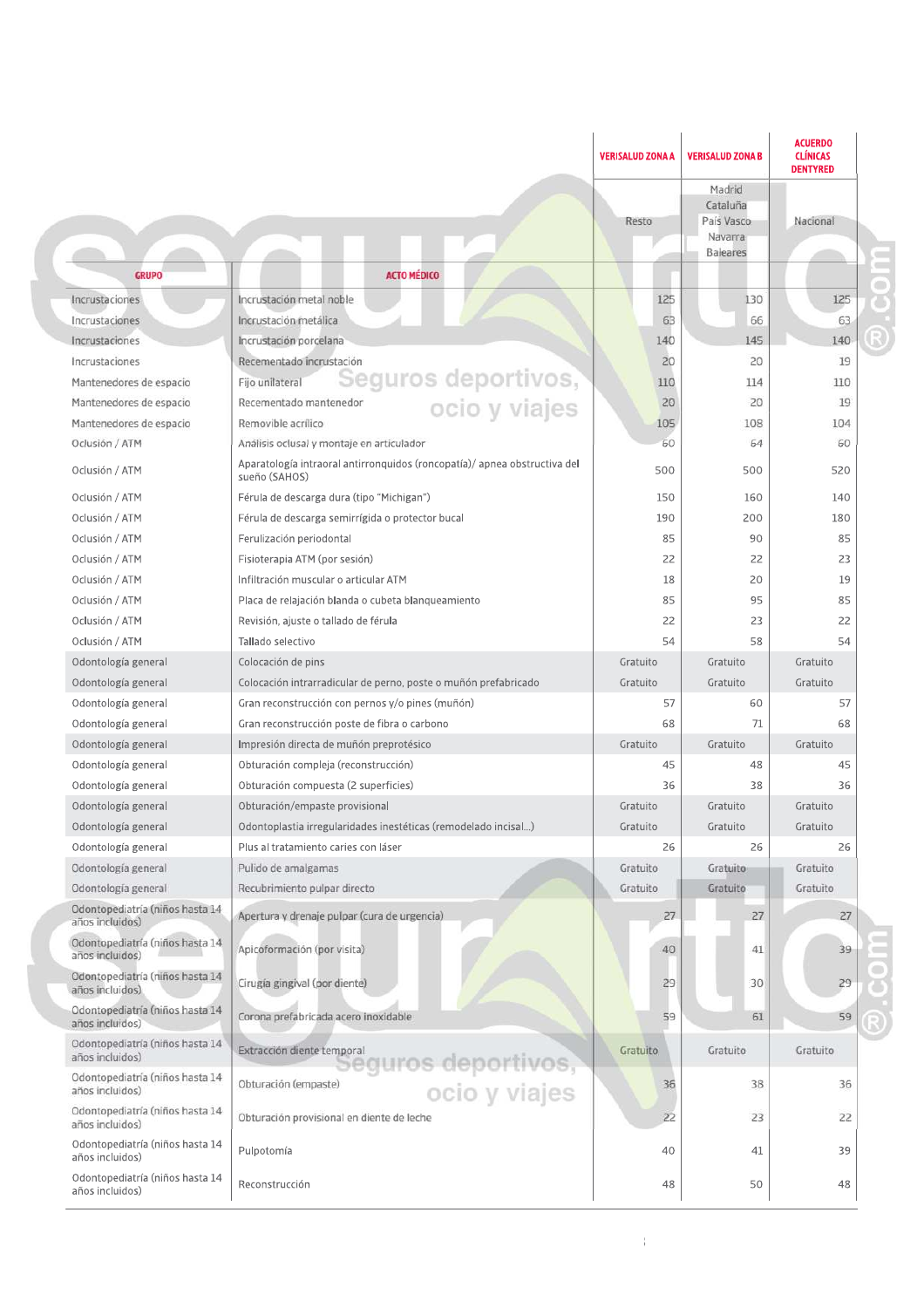|                                                           |                                                                                                                        | <b>VERISALUD ZONA A</b> | <b>VERISALUD ZONA B</b>                                        | <b>ACUERDO</b><br><b>CLÍNICAS</b><br><b>DENTYRED</b> |  |
|-----------------------------------------------------------|------------------------------------------------------------------------------------------------------------------------|-------------------------|----------------------------------------------------------------|------------------------------------------------------|--|
|                                                           |                                                                                                                        | Resto                   | Madrid<br>Cataluña<br>País Vasco<br>Navarra<br><b>Baleares</b> | Nacional                                             |  |
| <b>GRUPO</b>                                              | <b>ACTO MÉDICO</b>                                                                                                     |                         |                                                                |                                                      |  |
| Odontopediatría (niños hasta 14<br>años incluidos)        | Recubrimiento pulpar indirecto                                                                                         | 23                      | 23                                                             | 23                                                   |  |
| Odontopediatría (niños hasta 14<br>años incluidos)        | Sellado de puntos y fisuras (molares permanentes)                                                                      | Gratuito                | Gratuito                                                       | Gratuito                                             |  |
| Estudio ortodóncico                                       | Análisis cefalométrico                                                                                                 | 50                      | 50                                                             | 50                                                   |  |
| Estudio ortodóncico                                       | Incluye cefalometría, fotografías y plan de tratamiento                                                                | 124                     | 124                                                            | 182                                                  |  |
| Estudio ortodóncico                                       | Incluye sólo plan de tratamiento                                                                                       | 62                      | 62                                                             | 61                                                   |  |
| Ortodoncia con alineadores<br>invisibles tipo Invisalign® | Comprehensive® (a partir de 14 alineadores combinado con apto. Fija)                                                   | 4.500                   | 4.500                                                          | 4.500                                                |  |
| Ortodoncia con alineadores<br>invisibles tipo Invisalign® | Sequros deportivos,<br>cirde14alineadores)<br>OCIO y viajes<br>Comprehensive <sup>®</sup> (a partir de 14 alineadores) | 4.000                   | 4,000                                                          | 4.000                                                |  |
| Ortodoncia con alineadores<br>invisibles tipo Invisalign® | Corrección a mitad de tratamiento                                                                                      | 450                     | 450                                                            | 450                                                  |  |
| Ortodoncia con alineadores<br>invisibles tipo Invisalign® | Express® (hasta 7 alineadores)                                                                                         | 2.000                   | 2.000                                                          | 2.000                                                |  |
| Ortodoncia con alineadores<br>invisibles tipo Invisalign® | Lite® (hasta 14 alineadores)                                                                                           | 3.500                   | 3.500                                                          | 3.500                                                |  |
| Ortodoncia con alineadores<br>invisibles tipo Invisalign® | Pérdida de alineador (cada uno)                                                                                        | 150                     | 150                                                            | 150                                                  |  |
| Ortodoncia con alineadores<br>invisibles tipo Invisalign® | Refinamiento adicional (el 1º incluido en tratamiento)                                                                 | 350                     | 350                                                            | 350                                                  |  |
| Ortodoncia con alineadores<br>invisibles tipo Invisalign® | Teen <sup>®</sup> adolescentes                                                                                         | 4.000                   | 4.000                                                          | 4.000                                                |  |
| Tratamiento con aparatología<br>fija tipo multibraquets   | Aparatología complementaria                                                                                            | 250                     | 250                                                            | 250                                                  |  |
| Tratamiento con aparatología<br>fija tipo multibraquets   | Braquets estéticos entrada 1 arcada                                                                                    | 690                     | 690                                                            | 615                                                  |  |
| Tratamiento con aparatología<br>fija tipo multibraquets   | Braguets estéticos entrada 2 arcadas                                                                                   | 900                     | 900                                                            | 900                                                  |  |
| Tratamiento con aparatología<br>fija tipo multibraquets   | Braguets metálicos entrada 1 arcada                                                                                    | 420                     | 420                                                            | 405                                                  |  |
| Tratamiento con aparatología<br>fija tipo multibraquets   | Braguets metálicos entrada 2 arcadas                                                                                   | 600                     | 600                                                            | 580                                                  |  |
| Tratamiento con aparatología<br>fija tipo multibraquets   | Mensualidad braquets estéticos                                                                                         | 30                      | 30                                                             | 30                                                   |  |
| Tratamiento con aparatología<br>fija tipo multibraquets   | Mensualidad braquets metálicos                                                                                         | 30                      | 30                                                             | 30                                                   |  |
| Tratamiento con aparatología<br>fija tipo multibraquets   | Mensualidad sistema autoligado (damon)                                                                                 | 40                      | 40                                                             | 40                                                   |  |
| Tratamiento con aparatología<br>fija tipo multibraquets   | Mensualidad técnica lingual                                                                                            | 40                      | 40                                                             | 40                                                   |  |
| Tratamiento con aparatología<br>fija tipo multibraquets   | Plus al tratamiento si son braquets de zafiro (por arcada)                                                             | 250                     | 250                                                            | 250                                                  |  |
| Tratamiento con aparatología<br>fija tipo multibraquets   | Retenedor fijo o móvil (unidad)                                                                                        | 180                     | 180                                                            | 180                                                  |  |
| Tratamiento con aparatología<br>fija tipo multibraguets   | Sistema autoligado (damon) Entrada 1 arcada.<br>deportivos,<br>uuros.                                                  | 920                     | 920                                                            | 920                                                  |  |
| Tratamiento con aparatología<br>fija tipo multibraquets   |                                                                                                                        | 1.310                   | 1.310                                                          | 1.300                                                |  |
| Tratamiento con aparatología<br>fija tipo multibraquets   | Técnica lingual entrada 1 arcada                                                                                       | 750                     | 750                                                            | 745                                                  |  |
| Tratamiento con aparatología<br>fija tipo multibraquets   | Técnica lingual entrada 2 arcadas                                                                                      | 1.060                   | 1.060                                                          | 1.040                                                |  |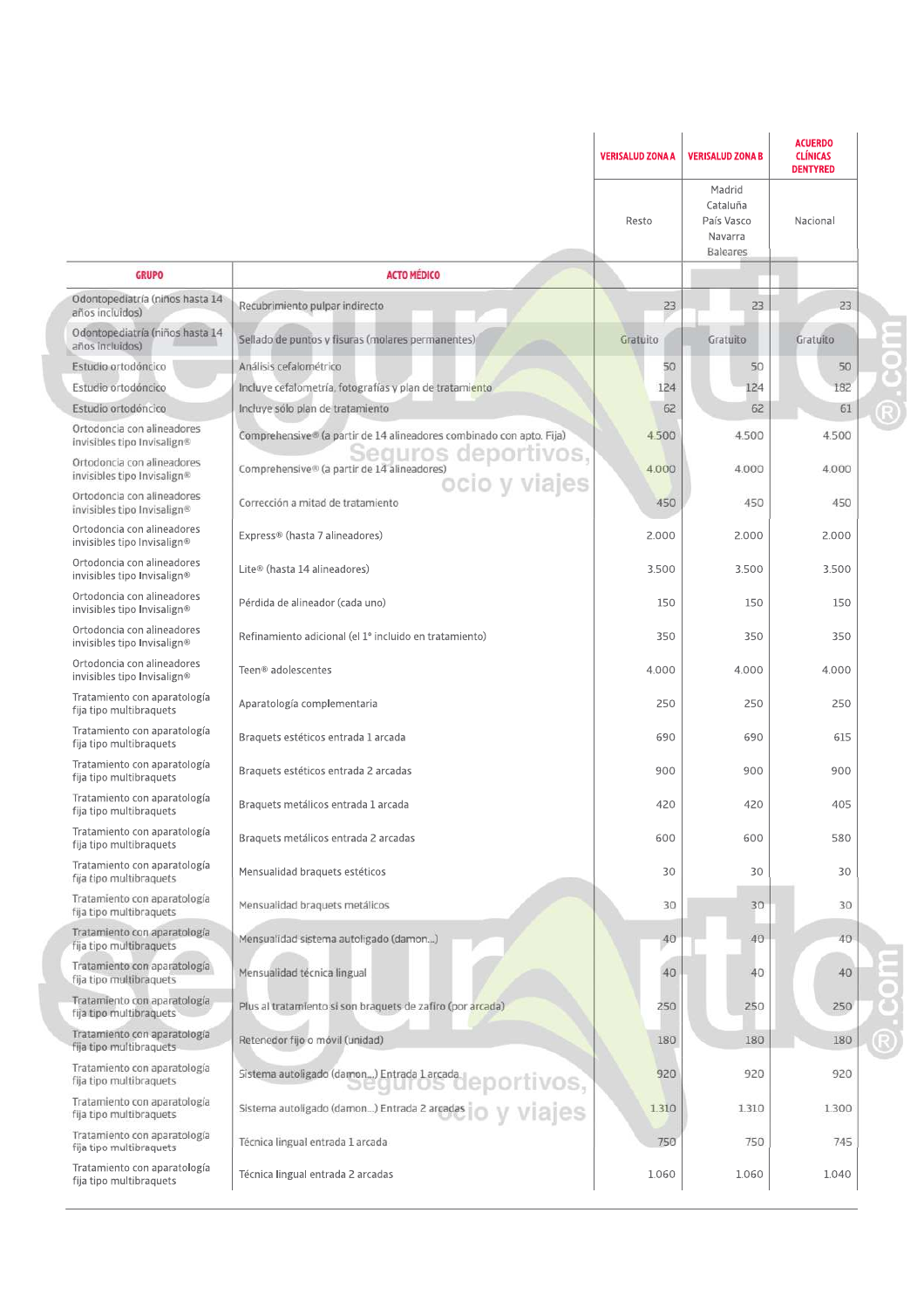|                                               |                                                                                                       | <b>VERISALUD ZONA A</b> | <b>VERISALUD ZONA B</b>                                 | <b>ACUERDO</b><br><b>CLÍNICAS</b><br><b>DENTYRED</b> |  |
|-----------------------------------------------|-------------------------------------------------------------------------------------------------------|-------------------------|---------------------------------------------------------|------------------------------------------------------|--|
|                                               |                                                                                                       | Resto                   | Madrid<br>Cataluña<br>País Vasco<br>Navarra<br>Baleares | Nacional                                             |  |
| <b>GRUPO</b>                                  | <b>ACTO MEDICO</b>                                                                                    |                         |                                                         |                                                      |  |
| Tratamientos interceptivos y/u<br>ortopédicos | Con aparatología fija (ej: q-h, b.P., Nance) Aparatos únicos todo el<br>tratamiento entrada 1 arcada  | 260                     | 260                                                     | 260                                                  |  |
| Tratamientos interceptivos y/u<br>ortopédicos | Con aparatología fija (ej: q-h, b.P., Nance) Aparatos únicos todo el<br>tratamiento entrada 2 arcadas | 375                     | 375                                                     | 375                                                  |  |
| Tratamientos interceptivos y/u<br>ortopédicos | Con aparatología fija (ej: q-h, b.P., Nance) Mensualidad                                              | 30                      | 30                                                      | 30                                                   |  |
| Tratamientos interceptivos y/u<br>ortopédicos | Con placa removible entrada 1 arcadas                                                                 | 285                     | 285                                                     | 270                                                  |  |
| Tratamientos interceptivos y/u<br>ortopédicos | Con placa removible entrada 2 arcadas $\leq$ $\mathsf{depOTIVOS},$                                    | 410                     | 410                                                     | 400                                                  |  |
| Tratamientos interceptivos y/u<br>ortopédicos | ocio y viajes<br>Mensualidad (en ambos casos)                                                         | 30                      | 30                                                      | 30                                                   |  |
| Tratamientos interceptivos y/u<br>ortopédicos | Mensualidad posicionadores preformados tipo Ortho-tain® (18 meses)                                    | 30                      | 30                                                      | 30                                                   |  |
| Tratamientos interceptivos y/u<br>ortopédicos | Posicionadores preformados tipo ortho-tain® cada posicionador más<br>hasta un máximo de 3             | 200                     | 200                                                     | 190                                                  |  |
| Tratamientos interceptivos y/u<br>ortopédicos | Posicionadores preformados tipo ortho-tain <sup>®</sup> entrada posicionador 2<br>arcadas             | 350                     | 350                                                     | 340                                                  |  |
| Tratamientos interceptivos y/u<br>ortopédicos | Preprotésicos de corta duración entrada                                                               | 190                     | 190                                                     | 185                                                  |  |
| Tratamientos interceptivos y/u<br>ortopédicos | Preprotésicos de corta duración mensualidad                                                           | 25                      | 25                                                      | 25                                                   |  |
| Tratamientos mixtos                           | Control retención                                                                                     | 30                      | 30                                                      | 30                                                   |  |
| Tratamientos mixtos                           | Desmontaje de aparatología y pulido dientes (sólo si el tratamiento fue<br>realizado en otra clínica) | 32                      | 32                                                      | 30                                                   |  |
| Tratamientos mixtos                           | Estabilización postratamiento inicio retención 1 arcada                                               | 135                     | 135                                                     | 130                                                  |  |
| Tratamientos mixtos                           | Estabilización postratamiento inicio retención 2 arcadas                                              | 190                     | 190                                                     | 185                                                  |  |
| Tratamientos mixtos                           | Fuerzas ortopédicas+aparatología fija (ej.:Disyunción+máscara facial)<br>entrada 1 arcada             | 385                     | 385                                                     | 390                                                  |  |
| Tratamientos mixtos                           | Fuerzas ortopédicas+aparatología fija (ej.:Disyunción+máscara facial)<br>entrada 2 arcadas            | 550                     | 550                                                     | 555                                                  |  |
| Tratamientos mixtos                           | Fuerzas ortopédicas+aparatología removible (ej.:Mentonera+placa)<br>entrada 1 arcada                  | 385                     | 385                                                     | 390                                                  |  |
| Tratamientos mixtos                           | Fuerzas ortopédicas+aparatología removible (ej.:Mentonera+placa)<br>entrada 2 arcadas                 | 550                     | 550                                                     | 555                                                  |  |
| Tratamientos mixtos                           | Mensualidad                                                                                           | 30                      | 30                                                      | 30                                                   |  |
| Tratamientos mixtos                           | Ortodoncia para cirugía ortognática entrada                                                           | 710                     | 710                                                     | 695                                                  |  |
| Tratamientos mixtos                           | Ortodoncia para cirugía ortognática mensualidad                                                       | 50                      | 50                                                      | 50                                                   |  |
| Tratamientos mixtos                           | Preparación para férula quirúrgica: bimaxilar                                                         | 450                     | 450                                                     | 455                                                  |  |
| Tratamientos mixtos                           | Preparación para férula quirúrgica: monomaxilar                                                       | 315                     | 315                                                     | 315                                                  |  |
| Tratamientos mixtos                           | Renovación por pérdida del aparato                                                                    | 150                     | 150                                                     | 145                                                  |  |
| Tratamientos mixtos                           | Reparación de aparatología                                                                            | 50                      | 50                                                      | 45                                                   |  |
| Tratamientos mixtos                           | Reposición de braquet (a partir de la 3ª perdida) c/u                                                 | 10                      | 10                                                      | 10                                                   |  |
| Tratamientos mixtos                           | Retención estética                                                                                    | 160                     | 160                                                     | 155                                                  |  |
| Periodoncia                                   | Ajuste oclusal mediante equilibrado/tallado selectivo                                                 | Gratuito                | Gratuito                                                | Gratuito                                             |  |
| Periodoncia                                   | Alargamiento de corona clínica (tejidos duros)                                                        | 53                      | 55                                                      | 53                                                   |  |
| Periodoncia                                   | Aplicación local de quimioterápicos                                                                   | Gratuito                | Gratuito                                                | Gratuito                                             |  |
| Periodoncia                                   | Cirugía a colgajo con injerto (por cuadrante) OCOLIVOS,                                               | 160                     | 165                                                     | 160                                                  |  |
| Periodoncia                                   | Cirugía a colgajo con injerto (por pieza)                                                             | 30                      | 32                                                      | 30                                                   |  |
| Periodoncia                                   | Cirugía periodontal (curetaje quirúrgico por pieza)                                                   | 15                      | 16                                                      | 15                                                   |  |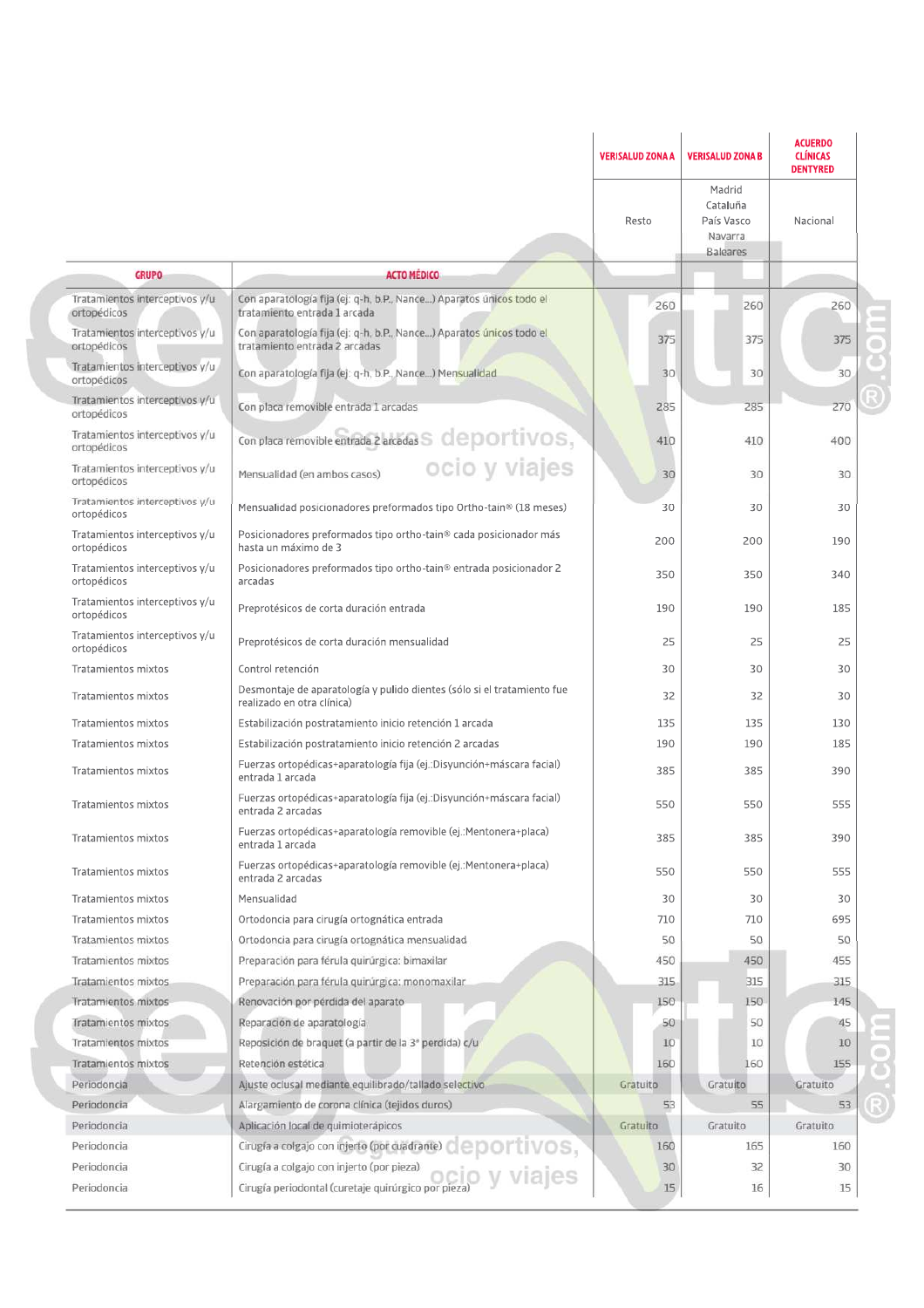|                              |                                                                                     | <b>VERISALUD ZONA A</b> | <b>VERISALUD ZONA B</b>                                        | <b>ACUERDO</b><br><b>CLÍNICAS</b><br><b>DENTYRED</b> |          |
|------------------------------|-------------------------------------------------------------------------------------|-------------------------|----------------------------------------------------------------|------------------------------------------------------|----------|
|                              |                                                                                     | Resto                   | Madrid<br>Cataluña<br>País Vasco<br>Navarra<br><b>Baleares</b> | Nacional                                             |          |
| <b>GRUPO</b>                 | <b>ACTO MEDICO</b>                                                                  |                         |                                                                |                                                      |          |
| Periodoncia                  | Cirugía periodontal a colgajo (por cuadrante)                                       | 120                     | 124                                                            | 120                                                  |          |
| Periodoncia                  | Descontaminación bolsas periodontales y/o periimplantitis con glicina u             | 25                      | 25                                                             | 25                                                   |          |
| Periodoncia                  | ozono<br>Examen/analisis oclusal                                                    | Gratuito                | Gratuito                                                       | Gratuito                                             |          |
| Periodoncia                  | Ferulización periodontal (sector)                                                   | 86                      | 89                                                             | 86                                                   |          |
| Periodoncia                  | Ferulización periodontal por pieza OS CIEDOLTIVOS,                                  | 20                      | 21                                                             | 20                                                   |          |
| Periodoncia                  | Gingivectomía o gingivoplastia (por cuadrante)                                      | 58                      | 60                                                             | 58                                                   |          |
| Periodoncia                  | Gingivectomía o gingivoplastia (por diente)                                         | 27                      | 28                                                             | 27                                                   |          |
| Periodoncia                  | Injerto libre de mucosa o conectivo                                                 | 169                     | 173                                                            | 169                                                  |          |
| Periodoncia                  | Periodontograma                                                                     | 42                      | 46                                                             | 42                                                   |          |
| Periodoncia                  | Raspado y alisado radicular (curetaje por cuadrante)                                | 46                      | 48                                                             | 46                                                   |          |
| Periodoncia                  | Tratamiento bolsas periodontales con gel doxiciclina ligosan®                       | 90                      | 90                                                             | 90                                                   |          |
| Periodoncia                  | Tratamiento con láser (sesión)                                                      | 66                      | 66                                                             | 66                                                   |          |
| Periodoncia                  | Tratamiento periodontal de mantenimiento (toda la boca)                             | 27                      | 28                                                             | 27                                                   |          |
| Periodoncia                  | Valoración periodontal (sondaje)                                                    | Gratuito                | Gratuito                                                       | Gratuito                                             |          |
| Periodoncia                  | Widman modificado (por cuadrante)                                                   | 160                     | 170                                                            | 160                                                  |          |
| Preventiva y estética dental | Aplicación tópica de flúor por sesión (2 al año)                                    | Gratuito                | Gratuito                                                       | Gratuito                                             |          |
| Preventiva y estética dental | Educación de higiene oral                                                           | Gratuito                | Gratuito                                                       | Gratuito                                             |          |
| Preventiva y estética dental | Enseñanza de técnica de cepillado                                                   | Gratuito                | Gratuito                                                       | Gratuito                                             |          |
| Preventiva y estética dental | Planificación de dieta para control de caries                                       | Gratuito                | Gratuito                                                       | Gratuito                                             |          |
| Preventiva y estética dental | Pulido de dientes (pasta fluorada)                                                  | Gratuito                | Gratuito                                                       | Gratuito                                             |          |
| Preventiva y estética dental | Sellado de puntos y fisuras (molares permanentes)                                   | Gratuito                | Gratuito                                                       | Gratuito                                             |          |
| Preventiva y estética dental | Sellador desensibilizante (tratamiento hipersensibilidad)                           | 21                      | 21                                                             | 21                                                   |          |
| Preventiva y estética dental | Tartrectomía sin volante o sucesivas                                                | 20                      | 20                                                             | 21                                                   |          |
| Preventiva y estética dental | Tinción e índice de placa                                                           | Gratuito                | Gratuito                                                       | Gratuito                                             |          |
| Preventiva y estética dental | Utilización de bicarbonato (manchas rebeldes)                                       | Gratuito                | Gratuito                                                       | Gratuito                                             |          |
| Prótesis                     | Ajustes oclusale a prótesis ya colocadas                                            | Gratuito                | Gratuito                                                       | Gratuito                                             |          |
| Prótesis                     | Exploración y evaluación para rehabilitación protésica                              | Gratuito                | Gratuito                                                       | Gratuito                                             |          |
| Prótesis                     | Impresión dentoalveolar y positivado del modelo                                     | Gratuito                | Gratuito                                                       | Gratuito                                             |          |
| Prótesis                     | Obtención de registros intermaxilares                                               | Gratuito                | Gratuito                                                       | Gratuito                                             |          |
| Prótesis                     | Rebase o acondicionador provisional prótesis removibles                             | Gratuito                | Gratuito                                                       | Gratuito                                             |          |
| Prótesis                     | Zocalado especial de modelos                                                        | Gratuito                | Gratuito                                                       | Gratuito                                             |          |
| Prótesis fija                | Apoyo puente o sochapa                                                              | 40                      | 45                                                             | 35                                                   |          |
| Prótesis fija                | Compostura de porcelana                                                             | 56                      | 60                                                             | 51                                                   | $\equiv$ |
| Prótesis fija                | Corona o unidad de puente (CAD/CAM) disilicato, e-max <sup>®</sup> o peek           | 400                     | 405                                                            | 395                                                  |          |
| Prótesis fija                | Corona o unidad de puente (CAD/CAM) en zirconio                                     | 370                     | 375                                                            | 365                                                  |          |
| Prótesis fija                | Corona o unidad de puente metal porcelana                                           | 200                     | 210                                                            | 192                                                  |          |
| Prótesis fija                | Corona o unidad de puente metal resina                                              | 153                     | 157                                                            | 143                                                  |          |
| Prótesis fija                | Corona o unidad de puente metálico.                                                 | 134                     | 137                                                            | 124                                                  |          |
| Prótesis fija                | Corona o unidad puente metal noble / titanio                                        | 295                     | 305                                                            | 280                                                  |          |
| Prótesis fija                | ros deportivos,<br>ocio y viajes<br>Corona parcial                                  | 129                     | 131                                                            | 119                                                  |          |
| Prótesis fija                | Corona porcelana colada o inyectada tipo Empress®                                   | 240                     | 245                                                            | 230                                                  |          |
| Prótesis fija                | Corona porcelana por condensación tipo in-ceram <sup>®</sup> o Procera <sup>®</sup> | 320                     | 325                                                            | 310                                                  |          |
| Prótesis fija                | Corona provisional resina o pmma                                                    | 21                      | 22                                                             | 21                                                   |          |
|                              |                                                                                     |                         |                                                                |                                                      |          |

Ï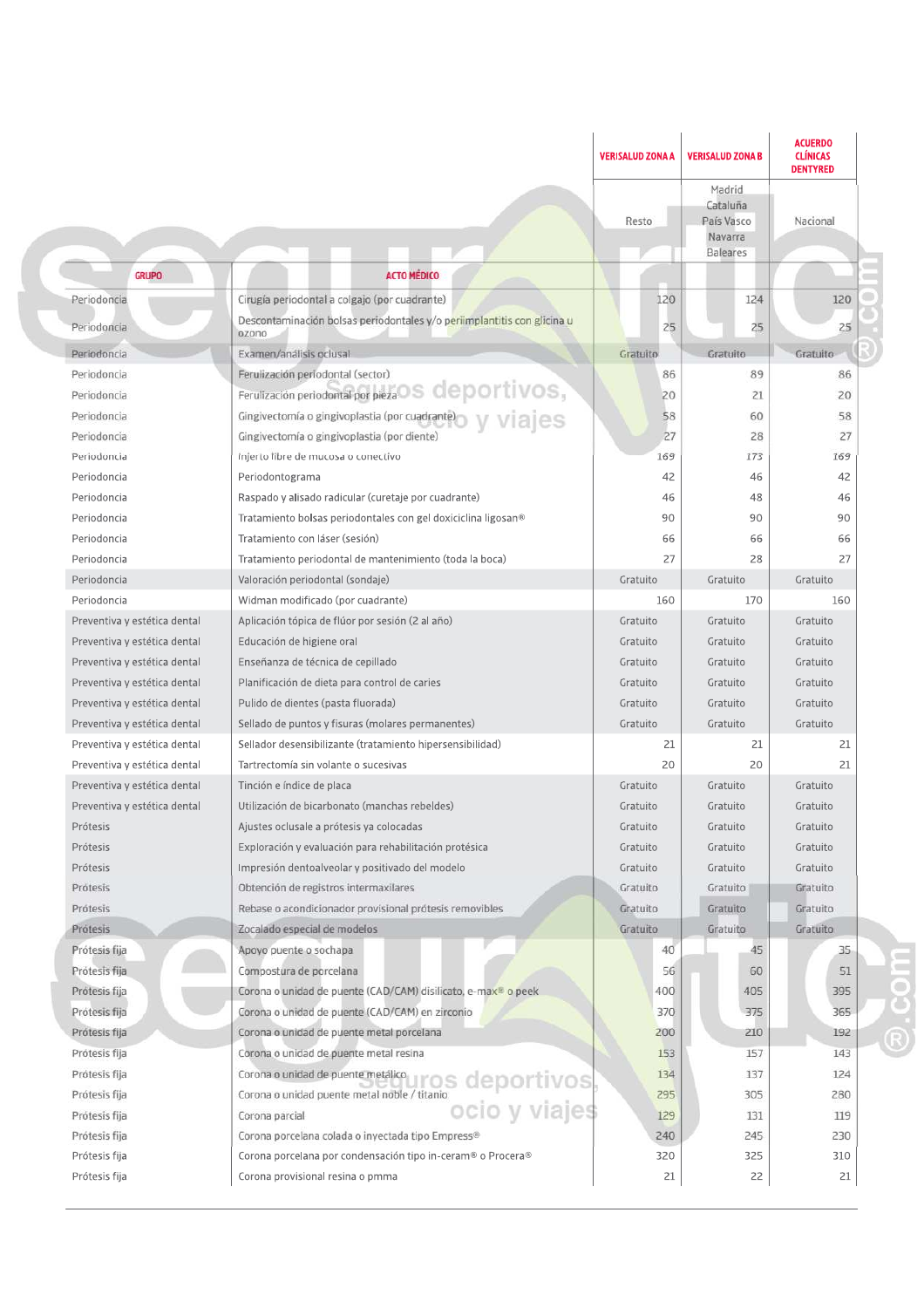|                          |                                                                                           | <b>VERISALUD ZONA A</b> | <b>VERISALUD ZONA B</b>                                        | <b>ACUERDO</b><br><b>CLÍNICAS</b><br><b>DENTYRED</b> |
|--------------------------|-------------------------------------------------------------------------------------------|-------------------------|----------------------------------------------------------------|------------------------------------------------------|
|                          |                                                                                           | Resto                   | Madrid<br>Cataluña<br>País Vasco<br>Navarra<br><b>Baleares</b> | Nacional                                             |
| <b>GRUPO</b>             | <b>ACTO MÉDICO</b>                                                                        |                         |                                                                |                                                      |
| Prótesis fija            | Desmontaje mecánico puente                                                                | 22                      | 25                                                             | 19                                                   |
| Protesis fija            | Jacket acrílica o composite tipo gradia®                                                  | 119                     | 122                                                            | 109                                                  |
| Prótesis fija            | Muñón de metal noble o fresado                                                            | 90                      | 95                                                             | 88                                                   |
| Protesis fija            | Muñón metálico colado polirradicular                                                      | 80                      | 85                                                             | 75                                                   |
| Protesis fija            | Muñón metálico colado unirradicular                                                       | 70                      | 75                                                             | 65                                                   |
| Prótesis fija            | Puente Maryland                                                                           | 335                     | 345                                                            | 320                                                  |
| Prótesis fija            | Recementado de coronas o puente                                                           | 22                      | 25                                                             | 19                                                   |
| Prótesis mixta           | Atache de precisión complejo                                                              | 140                     | 150                                                            | 130                                                  |
| Prótesis mixta           | Atache de precisión simple                                                                | 115                     | 125                                                            | 105                                                  |
| Prótesis mixta           | Barra de retención Seguros deportivos,                                                    | 170                     | 180                                                            | 160                                                  |
| Prótesis mixta           |                                                                                           | 105                     | 110                                                            | 95                                                   |
| Prótesis mixta           | Imanes de retención                                                                       | 140                     | 150                                                            | 130                                                  |
| Prótesis removible       | Completa acrílica (superior o inferior)                                                   | 345                     | 350                                                            | 300                                                  |
| Prótesis removible       | Compostura o añadido de cada pieza en ppr flexible                                        | 75                      | 80                                                             | 70                                                   |
| Prótesis removible       | Neobase para rebasar hasta 5 piezas                                                       | 80                      | 85                                                             | 75                                                   |
| Prótesis removible       | Neobase para rebasar más 5 piezas                                                         | 160                     | 165                                                            | 150                                                  |
| Prótesis removible       | Parcial acrílico de 1 a 3 piezas                                                          | 145                     | 153                                                            | 135                                                  |
| Prótesis removible       | Parcial acrílico de 4 a 6 piezas                                                          | 202                     | 207                                                            | 188                                                  |
| Prótesis removible       | Parcial acrílico de 7 ó más piezas                                                        | 255                     | 260                                                            | 240                                                  |
| Prótesis removible       | Parcial esquelético de 1 a 3 piezas (incluye apoyos, sochapas, retenedores/<br>ganchos)   | 325                     | 335                                                            | 309                                                  |
| Prótesis removible       | Parcial esquelético de 10 ó más piezas (incluye apoyos, sochapas,<br>retenedores/ganchos) | 475                     | 485                                                            | 465                                                  |
| Prótesis removible       | Parcial esquelético de 4 a 6 piezas (incluye apoyos, sochapas, retenedores/<br>ganchos)   | 375                     | 385                                                            | 365                                                  |
| Prótesis removible       | Parcial esquelético de 7 a 9 piezas (incluye apoyos, sochapas, retenedores/<br>ganchos)   | 425                     | 435                                                            | 415                                                  |
| Prótesis removible       | Parcial flexible (Valplast o flexite) De 1 a 3 piezas                                     | 385                     | 395                                                            | 380                                                  |
| Prótesis removible       | Parcial flexible (Valplast o flexite) De 4 a 6 piezas                                     | 420                     | 430                                                            | 415                                                  |
| Prótesis removible       | Parcial flexible (Valplast o flexite) De 7 ó más piezas                                   | 455                     | 465                                                            | 440                                                  |
| Prótesis removible       | Suplemento dientes de porcelana (por diente)                                              | 17                      | 19                                                             | 13                                                   |
| Prótesis removible       | Suplemento resina adecuada o hipoalérgica                                                 | 45                      | 47                                                             | 41                                                   |
| Prótesis sobre implantes | Anclaje tipo Locator <sup>®</sup>                                                         | 225                     | 230                                                            | 220                                                  |
| Prótesis sobre implantes | Barra sobre 2 implantes                                                                   | 510                     | 520                                                            | 490                                                  |
| Prótesis sobre implantes | Barra sobre 3 o más implantes                                                             | 610                     | 620                                                            | 590                                                  |
| Prótesis sobre implantes | Corona o unidad de puente atornillado metal cerámico                                      | 335                     | 345                                                            | 320                                                  |
| Prótesis sobre implantes | Corona o unidad de puente atornillado ox. Zirconio                                        | 400                     | 405                                                            | 392                                                  |
| Prótesis sobre implantes | Corona o unidad de puente cementado metal cerámico                                        | 370                     | 375                                                            | 360                                                  |
| Prótesis sobre implantes | Corona provisional sobre implante                                                         | 110                     | 115                                                            | 105                                                  |
| Prótesis sobre implantes | Dos barras sobre 4 o más implantes                                                        | 710                     | 720                                                            | 690                                                  |
| Prótesis sobre implantes | Emergente de bola (o-ring, dal-ro)                                                        | 210                     | 215                                                            | 190                                                  |
| Prótesis sobre implantes |                                                                                           | 180                     | 185                                                            | 175                                                  |
| Prótesis sobre implantes | Pilar angulado o estético eguros deportivos,                                              | 190                     | 195                                                            | 185                                                  |
| Prótesis sobre implantes | Pilar transepitelial / protésico                                                          | 155                     | 160                                                            | 145                                                  |
| Prótesis sobre implantes | Prótesis híbrida atornillada sobre implantes (dientes porcelana)                          | 2.000                   | 2.100                                                          | 1.880                                                |